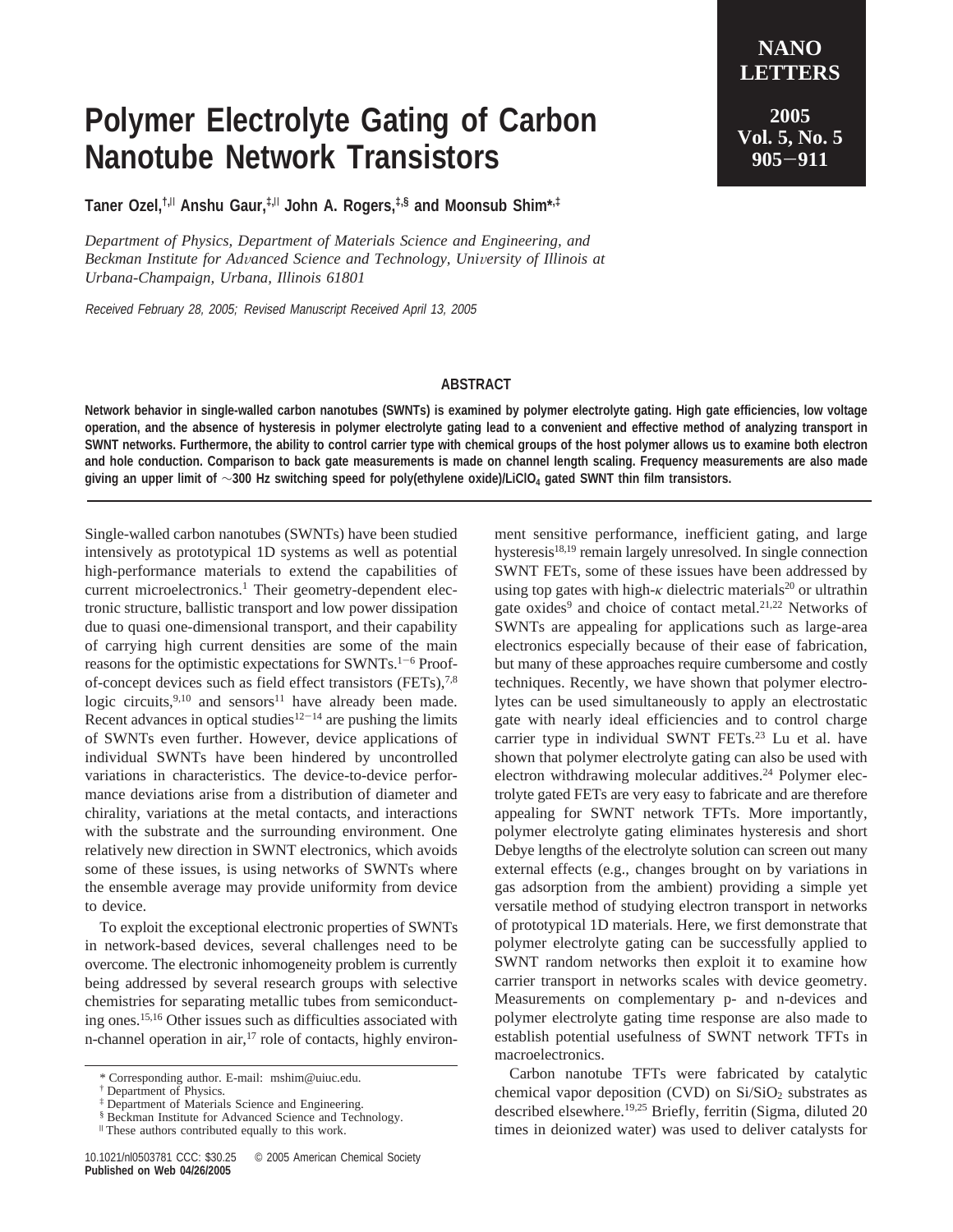

**Figure 1.** (a) Schematic of polymer electrolyte gate measurements on carbon nanotube networks. (b) SEM image showing a random network of carbon nanotubes. (c) Baseline corrected Raman spectrum of the SWNT film at 633 nm excitation. The radial breathing modes apparent correspond to diameters between 1 and 3 nm. (d) Low magnification SEM image showing a portion of the channel with striping geometry of a typical device.

nanotube synthesis at 900 $\degree$ C with ultrahigh purity CH<sub>4</sub> and H2. Nanotubes form a random network on the substrate which acts as an effective thin layer of semiconductor. Metal electrodes, Au (30 nm) with Cr (2 nm) adhesion layer, were deposited by electron beam evaporation. Following lift-off, equally spaced stripe patterns of SWNT networks along the channel length are obtained by second lithography step and  $O<sub>2</sub>$  plasma etch.<sup>19</sup> This stripe pattern prevents device-todevice cross-talk as well as the leakage to the silicon back gate. A Shipley 1805 photoresist was used for photolithography steps.26 Two different types of polymer electrolytes were used as gate materials on top of SWNT TFTs, as discussed in the previous work for individual SWNT FETs.<sup>23</sup> Polymer electrolytes were made by directly dissolving LiClO<sub>4</sub> $\cdot$ 3H<sub>2</sub>O in poly(ethylene oxide) (PEO,  $M_n = 550$ ) or in polyethylenimine (PEI,  $M_n = 800$ ) in air at room temperature with 2.4:1 and 1:1 polymer to salt weight ratios, respectively. The electrolytes were injected into a poly- (dimethylsiloxane) fluidic channel over SWNT TFTs. The gate voltage was applied through a silver wire, which was dipped in the electrolyte as shown in Figure 1a. An SEM image of a typical SWNT network is shown in Figure 1b. Average nanotube density is about 6  $\mu$ m<sup>-2</sup>. The diameters of SWNTs vary between 1 and 3 nm as verified by Raman spectra $27$  in Figure 1c and AFM imaging. The SEM image in Figure 1d shows patterned stripes of carbon nanotube network between drain and source electrodes.

The device characteristics of SWNT network TFTs operating with PEO- and PEI-based electrolytes are compared to back gate operation in Figure 2. Consistent with results of individual SWNTs, polymer electrolytes can be successfully employed on networks of SWNTs for highly efficient gating and controlling carrier type. Figure 2a shows transfer characteristics of a typical device with PEO electrolyte gating. The large hysteresis observed in the back-gate operation (inset) is eliminated. The same effect with n-channel rather than p-channel operation is observed with PEI-gating in Figure 2b. The inset is the transfer characteristics of the same device measured with back gate prior to polymer electrolyte addition. The efficiency of the polymer electrolyte gate is high enough that the transistors can operate at gate voltages that are an order of magnitude lower. Following Rosenblatt et al.,<sup>28</sup> we estimate the gate efficiency parameter to be  $\sim$ 0.6 from a subthreshold swing of ∼100 mV/decade for 100 *µ*m channel length devices. This gate efficiency parameter is smaller than that reported for PEO gating of individual SWNT<sup>23</sup> but may be due to small but nonzero residual off currents of ∼0.25 nA in the network TFTs. The output characteristics for typical PEO and PEI electrolyte gated devices are shown in Figures 3a and 3b, respectively. Both p- (Figure 3c) and n-channel (Figure 3d) currents follow square law dependence on gate voltage. Following Durkop et al.<sup>29</sup> and assuming the total capacitance to be  $C_T \approx 4 \times$  $10^{-3}$  F/m<sup>2</sup> (as discussed later), we estimate the corresponding saturation mobilities to be 21 cm<sup>2</sup>/Vs for holes in PEO gating and 13.5 cm<sup>2</sup>/Vs for electrons in PEI gating.

Because we are utilizing relatively high concentrations of electrolytes, possible leakage current from ionic conduction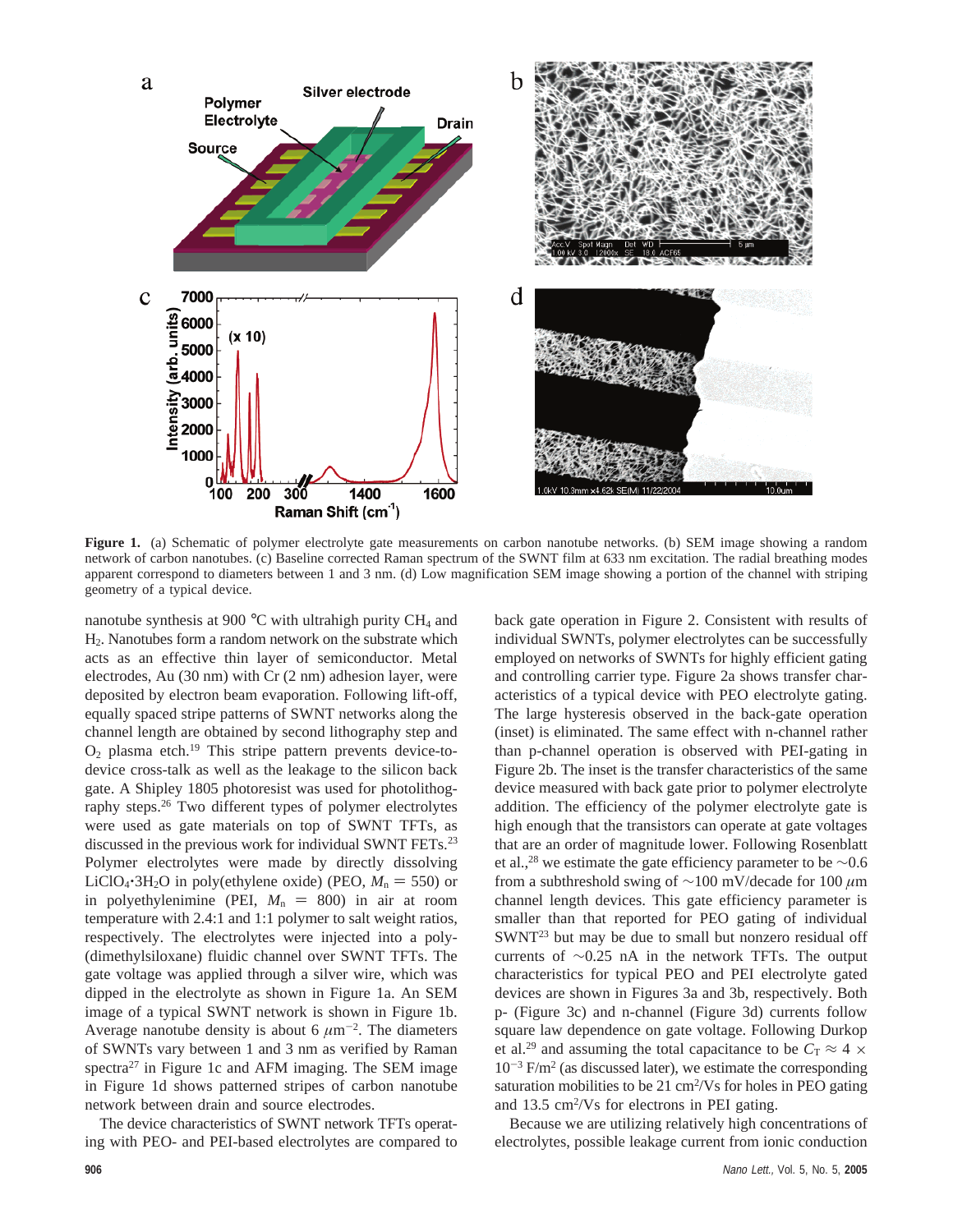

**Figure 2.** Transfer characteristics of PEO (a) and PEI (b) electrolyte gated SWNT TFTs. Insets are back gate transfer characteristics for corresponding devices before polymer electrolytes are placed. In the transfer curves the drain-source voltage is 0.1 V for the polymer-gate measurements, whereas it is 0.5 V for the back gate measurements. The device channel length is  $100 \mu m$  and the width is  $250 \mu m$  for both devices.

through the polymer electrolytes should be examined before further analysis of device characteristics. For comparison of p- and n-channel operation, whether doping via direct polymer-nanotube charge transfer or possible modification of the contacts by polymer adsorption on metal causes this change should also be carefully addressed. To test both ionic conduction and contact contributions, we have fabricated devices where the electrodes are covered with an insulating photoresist layer by an additional lithography step as shown in Figure 4a. Here, the direct contact between polymer electrolytes and the metal electrodes, which can change the metal work function and allow ionic conduction between drain and source electrodes (i.e., leakage current), is avoided. The inset in Figure 4b shows the back gate measurements of a SWNT network device with covered electrodes. No significant deviation in the device characteristics is observed after covering the electrodes. Operation of this device with polymer electrolytes is shown in Figure 4b. Similar on and off currents, transconductance, and p- to n-channel conduction conversion from PEO to PEI are observed with or without covered electrodes. These results are consistent with polymer chemical groups directly causing charge transfer to SWNTs (rather than effects at the contacts) and negligible contribution from ionic conduction in the measured current.

Polymer electrolyte gating with high efficiencies without the complications of hysteresis allows a more accurate

analysis of device performance. To analyze device characteristics, we first estimate the gate capacitance  $(C_G)$  and the quantum (chemical) capacitance  $(C_0)$  per unit area of the SWNTs as follows. Since  $C_G$  and  $C_Q$  are in series, the total capacitance is given by  $C_T = (1/C_G + 1/C_Q)^{-1}$ , and the smaller of  $C_2$  and  $C_2$  dominates  $C_2$  for polymer electrolytes smaller of  $C_G$  and  $C_Q$  dominates.  $C_G$  for polymer electrolytes may be given as  $C_G = \epsilon \epsilon_0 / \lambda$ . The dielectric constant of the medium  $\epsilon \sim 10$  (ref 30), and  $\epsilon_0$  is the permittivity of free space.  $\lambda$  is the Debye length given by  $\sqrt{\epsilon \epsilon_0 kT/2\rho e^2}$ , where  $kT$  is the thermal energy and e is the electric charge. The *kT* is the thermal energy and *e* is the electric charge. The concentrations  $(\rho)$  of the electrolytes used in our experiments are ∼2.8 M and ∼6.7 M for PEO/LiClO<sub>4</sub> and PEI/LiClO<sub>4</sub> electrolytes, respectively. Therefore, we estimate  $C_G \sim 1$  $F/m<sup>2</sup>$  for polymer electrolytes.

The quantum capacitance per unit area of the network can be estimated from the quantum capacitance per unit length  $(C<sub>O</sub>)$  of individual SWNTs. For simplicity, we consider the network as parallel array of tubes. Per unit area quantity  $C_0$ may then be thought of as the resultant capacitance of a number of parallel capacitors along the channel with capacitance  $C_{Q}$  (i.e., the differential capacitance  $C_{Q} \delta A$  in an area  $\delta A = \delta w \cdot \delta l$  will be about the same as the resultant capacitance of *δN* parallel individual SWNTs along the length *δl*. Here, *δw* is the differential width. Thus, we have the following equality

$$
C_{Q} \, \delta w \cdot \delta l \approx \delta N(C_{Ql} \cdot \delta l) = \left(\frac{\partial N}{\partial w} \delta w\right) \cdot (C_{Ql} \cdot \delta l) \tag{1}
$$

which leads to the simple relation  $C_Q \sim \partial N/\partial w$   $C_{Q}$ . The linear density *∂N*/*∂w* is estimated from the SEM images by randomly taking several linear cross sections and counting the total number of tubes that cross these sections. The linear density typically varies between 3  $\mu$ m<sup>-1</sup> and 10  $\mu$ m<sup>-1</sup>. Mobilities are calculated using the value,  $\partial N/\partial w \sim 10 \,\mu\text{m}^{-1}$ , which should give conservative estimates. Due to the assumptions mentioned above, the mobility values are rough estimates but the length scaling trend is the same regardless of the actual value of *∂N*/*∂w* since the same constant value is used to calculate the mobilities for all polymer gating measurements. With  $C_{Ql} \sim 4e^2/\pi\hbar v_F \approx 4 \times 10^{-10}$  F/m when only one subband is occupied,<sup>28</sup> quantum capacitance per unit area is ~4 × 10<sup>-3</sup> F/m<sup>2</sup>. Since  $C_Q \ll C_G$ , the total capacitance  $C_R \approx C_2 \approx 4 \times 10^{-3}$  F/m<sup>2</sup> for notymer electrolyte tance  $C_T \approx C_Q \approx 4 \times 10^{-3}$  F/m<sup>2</sup> for polymer electrolyte gating. For back gate,  $C_G \approx \epsilon \epsilon_0 / t \approx 3.5 \times 10^{-4}$  F/m<sup>2</sup> (where *t* is the thickness of the oxide layer and  $\epsilon \sim 3.9$ ) is an order of magnitude smaller than  $C_Q$  and leads to  $C_T \approx C_G$ .

Assuming diffuse transport, the carrier mobility can then be estimated from the relation

$$
\mu \approx \left| \frac{\partial I_{\rm D}}{\partial V_{\rm G}} \right| \frac{L}{w C_{\rm T} V_{\rm D}} \tag{2}
$$

where *L* is the channel length and *w* is the channel width. The entire physical width of the channel is used to calculate device mobilities with eq 2 for all data presented here. Using an effective width of the sum of SWNT stripes will lead to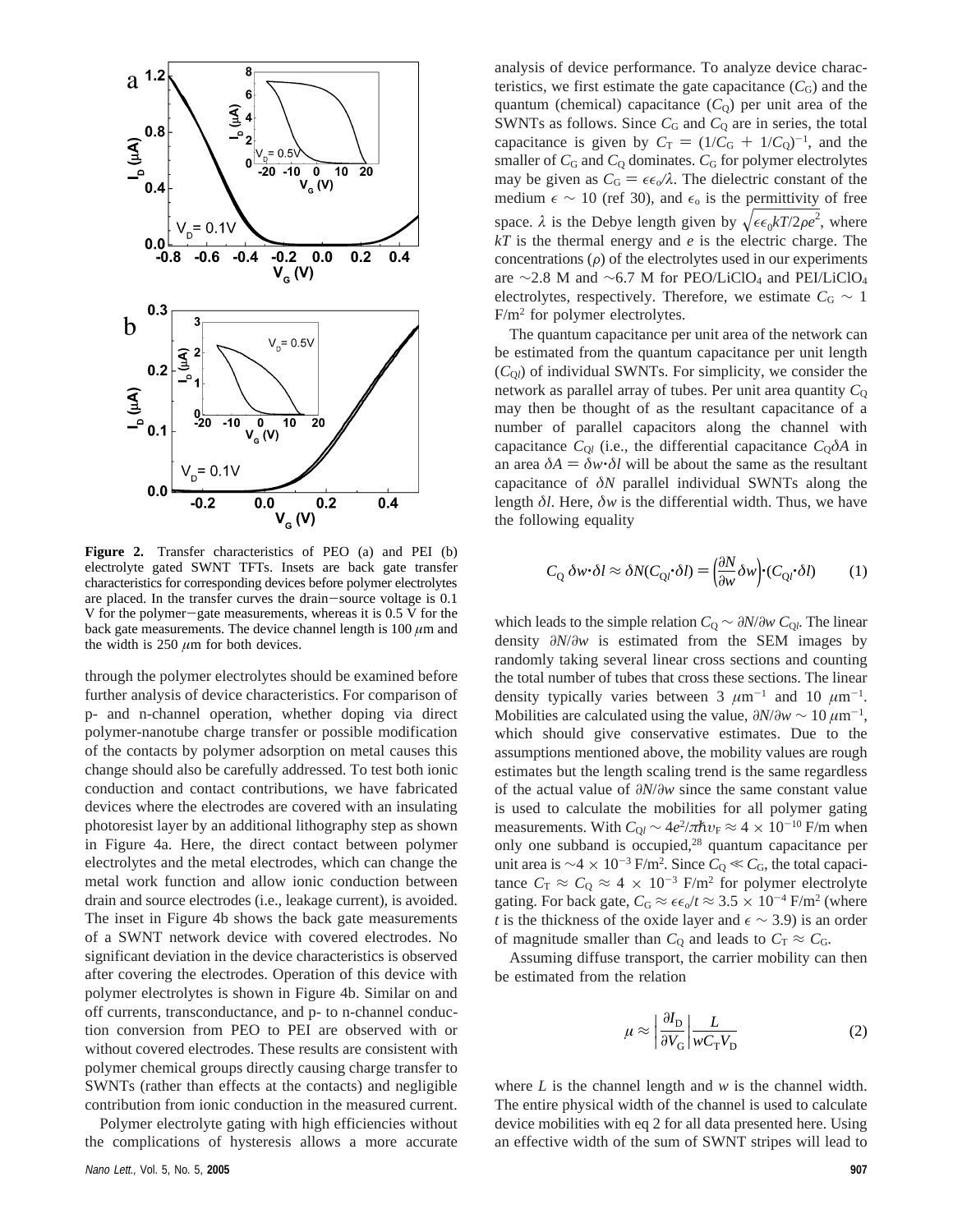

**Figure 3.** Output characteristics of PEO (a) and PEI (b) electrolyte gated SWNT TFTs. The square dependence of saturation current on gate voltage can be seen for both PEO and PEI gated devices in (c) and (d), respectively. The device geometries are the same as the devices shown in Figure 2.



**Figure 4.** Schematic of polymer electrolyte gate measurement with covered electrodes (a) and transfer characteristics with PEO and PEI electrolytes (b). Inset in (b) is the back gate transfer characteristics with covered electrodes before polymer electrolyte addition. The channel lengths and widths are the same as the devices shown in Figure 2.

mobilities that are about twice as high, representing values that may be achieved with optimized stripe geometries. For

our PEO electrolyte gated devices, hole mobility varies from 10 to 40 cm2 /Vs. These mobilities estimated from our PEO electrolyte gate measurements are in agreement with backgate measurements for long channel lengths  $(L > 10 \mu m)$ . The effective per tube mobility<sup>31</sup> calculated from the device mobility range of  $\sim$ 10 to 40 cm<sup>2</sup>/Vs measured for PEO gating corresponds to  $\sim$ 1300 to 5300 cm<sup>2</sup>/Vs, which is within the typical hole mobility range of  $1000$  to  $6000 \text{ cm}^2/\text{Vs}$ reported for back gated single tube transistors.17,21,28 Similar analysis on PEI electrolyte gating measurements leads to same length scaling behavior with electron mobilities that are slightly smaller (by about a factor of 2) than the hole mobilities measured with PEO electrolyte gate for the entire channel length scale studied here.

With the effectiveness of polymer electrolyte gating on networks of SWNTs established and with estimates of relevant capacitances, we now address performance scaling with device geometry. Figure 5a compares the transconductance in the linear regime vs *L* for back, PEO, and PEI gating. In the long channel limit  $(L > 10 \mu m)$ , the same qualitative behavior is observed for all three cases. The offset for back gating is due to the difference in gate capacitance (i.e., the inefficient back gating leads to transconductance that is about an order of magnitude smaller). The lower left inset, which compares the linear hole mobility, shows nearly identical scaling in the long channel limit. The ratio of on-current to off-current (on/off ratio) shown in Figure 5b also indicates that all three gating results exhibit similar saturation behavior past  $L \sim 30 \ \mu \text{m}$ . The decay of on/off ratio at short lengths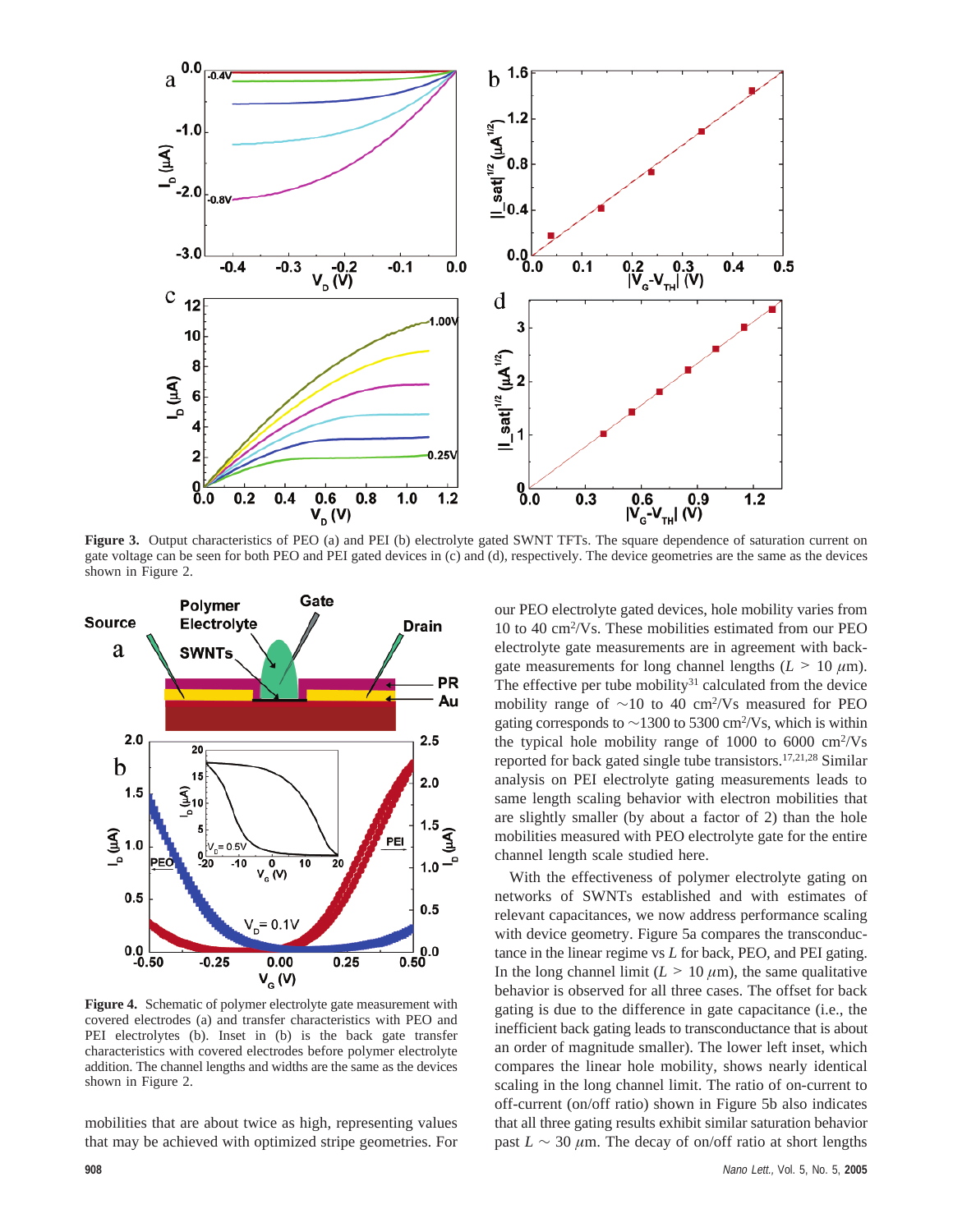

Figure 5. (a) Scaling of drain-source voltage and channel width normalized transconductance in the linear regime with channel length for back gate (square), PEO (circle), and PEI (triangle) electrolyte gates. Note that all channel widths are  $250 \ \mu m$  except for two shortest channel lengths (0.5 and  $1 \mu m$ ), which have widths of 10 *µ*m. (b) On/off current ratio scaling with channel length for back gate (square), PEO (circle), and PEI (triangle) electrolyte gates for a different set of devices with same device geometry. Dashed lines are guides to eye. The inset shows the hole mobility scaling with channel length calculated from transconductance and capacitances discussed in the text. The mobility values are obtained by averaging two sets of devices to improve accuracy. Note that these are the device mobilities calculated using the entire channel width rather than effective widths of the nanotube network stripes.

is due to percolation of all metallic tube pathways. Note that pathways composed only of small band gap semiconductors or a mixture of metals and small gap semiconductors may also contribute to increasing off current, but for simplicity we may refer to these paths also as all metallic pathways at room temperature. Due to higher percentage of semiconducting tubes (∼70%), the probability of all metal pathways quickly diminishes at long channel lengths. Since each path has tubes in series, the tube with the highest resistance (i.e., semiconductors when they are turned off) will dominate, leading to an effective semiconductor behavior. We note that 2 orders of magnitude higher resistance of metal-semiconductor junctions compared to metal-metal or semiconductorsemiconductor junctions<sup>32</sup> should significantly reduce the contributions from pathways that consist of a mixture of metallic and semiconducting tubes to the on-current.

As the channel length decreases, distinctly different behavior is seen at  $L \sim 10 \ \mu \text{m}$ , which is comparable to the average tube length. Due to the transition from transport via



**Figure 6.** Comparison of transfer characteristics measured by back (a) and PEO electrolyte (b) gating on the same  $2 \mu$ m channel length device.

interconnected tube network to conduction through tubes that directly span the channel, fundamentally different behavior is expected when length scale approaches the average tube length. However, there is an additional deviation in the measured transconductance between back gating and polymer electrolyte gating. This discrepancy in the short channel limit can also be seen in the device mobility in the inset of Figure 5b where PEO electrolyte gating leads to nearly constant mobility with channel length, whereas large decrease is seen in back gating. Measurements at each channel length shown in Figure 5 are made on the same devices, and therefore this discrepancy between the two gating methods is not likely to be arising from network to direct connection transition.

When the channel length is comparable or smaller than the average tube length, transport through tubes that directly span source to drain leads to small channel resistance and the contact resistance may become important. In these devices, the electrodes are made of Au with Cr adhesion layer and we can consider Cr to be the contact metal. In this case, the Fermi level pinning should lead to Schottky contacts.<sup>33</sup> The observed length dependence in back gating may then result from Schottky barrier limited transport (there may also be contributions from tunnel barriers at the contacts). In polymer electrolyte gating, the Schottky barrier should in principle become transparent because of the short depletion layer widths due to highly efficient band bending afforded by short Debye lengths of the electrolyte solution. Qualitatively same length scaling of electron (PEI gating) and hole (PEO gating) transport and ambipolar behavior observed for PEO gating (Figures 2a and 6b) but not for back gating (Figures 2a inset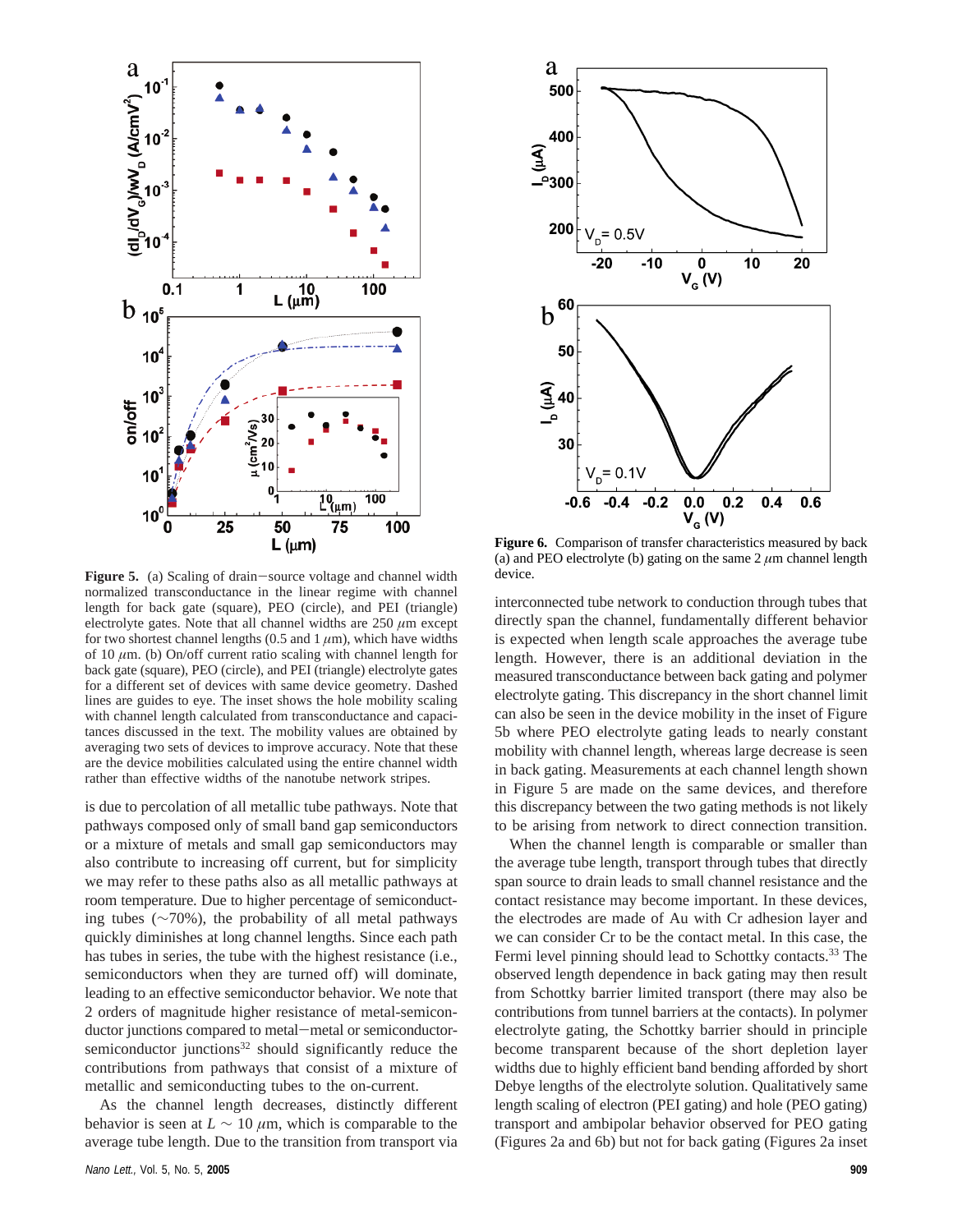

Figure 7. Frequency measurements on PEO electrolyte gated SWNT TFT. (a) Transfer characteristics. Panels (b) and (c) are the drain current response to square wave pulse gate voltage for 10 Hz and 100 Hz, respectively. (d) The parameter *η* (defined in the text) at different frequencies for the device with transfer characteristics shown in (a). A square wave pulse  $(-0.6 V, 0 V)$  is applied to PEO electrolyte gate.

and 6a) further support this idea. These observations are consistent with contact resistance contributing significantly to the apparent carrier mobility decrease in back gate measurements at short channel lengths.

However, direct comparison of the transfer characteristics of short channel devices suggests that other effects may give rise to the discrepancy between back and polymer electrolyte gating. Figure 6 compares the transfer characteristics of the same 2 *µ*m channel SWNT TFT operating under back (a) and PEO electrolyte (b) gate. The transconductance at positive gate voltages for forward sweep (negative to positive) decreases significantly and the current never quite reaches a minimum in back gating, whereas a distinct minimum and the onset of n-channel conduction is seen for PEO-gating. Contribution from contact resistance should appear largely as limited on-current and is unlikely to account for this observation. Comparison of back and polymer gating in Figure 6 suggests that there may be a significant reduction in back gate efficiency at short channel lengths. It is most likely that a combination of differences in contact resistances as well as in gate efficiencies gives rise to the observed divergent behavior between back and electrolyte gating of short channel devices. While further studies are required to elucidate these deviations arising at short channel lengths, polymer electrolyte gating of SWNT TFTs seems to conform better to expectations based on characteristics of individual tubes (i.e., nearly constant mobility at short channel lengths).

Several advantages in polymer electrolyte gating of SWNT networks have been shown here: (1) high gate efficiencies, (2) lack of hysteresis, (3) the ability to achieve both p- and n-channel conduction, and (4) simple method of studying length scaling of device performance. However, one obvious drawback of polymer electrolyte gating is the switching speed limited by ionic mobility of the gate medium rather than the carrier mobility of the semiconductor material. To estimate the upper limit of the switching speed, we have examined the time response of SWNT network TFTs. Figure 7 shows the response of a 100 *µ*m channel PEO-gated TFT. The responses are measured by applying square-wave gate pulses with amplitude separation of 0 and  $-0.6$  V at varying frequencies. As shown in the transfer characteristics in Figure 7a, the device is on at  $-0.6$  V and off at 0 V. Figures 7b and 7c show the response of the drain current as the TFT is switched on and off at frequencies of 10 and 100 Hz, respectively. The difference in the magnitude of the separation between on and off currents decreases as the switching frequency increases. To quantify switching speed, we introduce the parameter  $\eta = I_{on} - I_{off}/I_{on} + I_{off}$ . *η* is 1 when the device can be completely turned off and 0 when the device cannot be turned off at all. This parameter *η* is plotted as a function of gate voltage frequency in Figure 7d. The cutoff (1/e) frequency of the device shown in Figure 7 is 325 Hz, which is surprisingly fast. This switching speed should be close to the upper limit for the  $PEO/LiClO<sub>4</sub>$  system